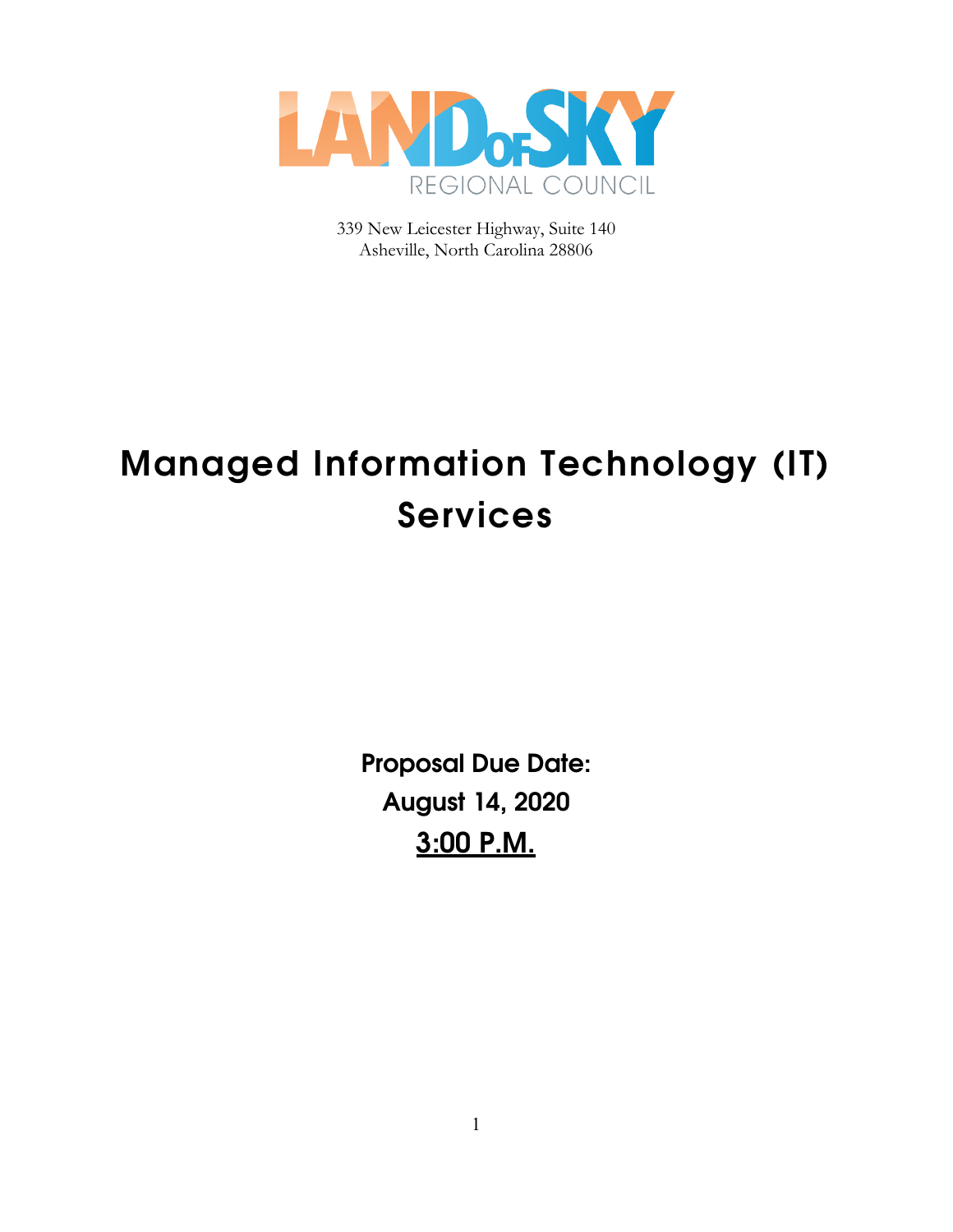# **ACKNOWLEDGEMENT OF CONDITIONS**

| PROJECT:                                                                                         | Managed Information Technology (IT) Services                                                                                                                       |  |
|--------------------------------------------------------------------------------------------------|--------------------------------------------------------------------------------------------------------------------------------------------------------------------|--|
| <b>REQUIREMENTS:</b>                                                                             | Enclosed                                                                                                                                                           |  |
| <b>SCOPE OF WORK:</b>                                                                            | Land of Sky Regional Council Requests Proposals for Managed IT<br>Services                                                                                         |  |
| <b>QUESTION</b><br><b>DEADLINE:</b>                                                              | All questions must be received by: Friday, August 14, 2020<br>at 3:00 PM<br>Questions must be submitted via email or mail and directed to:<br>Nathan@landofsky.org |  |
| <b>SUBMISSION:</b>                                                                               | <b>Land of Sky Regional Council</b><br><b>Attn: Executive Director</b><br>339 New Leicester Highway, Asheville, NC 28806                                           |  |
| <b>OUTSIDE OF ENVELOPE MUST BE MARKED:</b><br>"RFP Managed Information Technology (IT) Services" |                                                                                                                                                                    |  |

| <b>RFP SUBMISSION</b> |                                      |
|-----------------------|--------------------------------------|
| DEADLINE:             | Friday, August 14, 2020 by 3:00 P.M. |

#### **THE INFORMATION BELOW MUST BE FULLY COMPLETED AND SIGNED FOR A PROPOSAL TO BE VALID**

*By signing this Statement, I certify that we (firm) will comply with all requirements contained within the RFP.*

| AUTHORIZED SIGNATURE    |              | PRINTED NAME    | <b>DATE</b>  |
|-------------------------|--------------|-----------------|--------------|
|                         |              |                 |              |
| COMPANY FULL LEGAL NAME |              |                 |              |
|                         |              |                 |              |
| <b>MAILING ADDRESS</b>  |              |                 |              |
|                         |              |                 |              |
| <b>CITY</b>             | <b>STATE</b> | <b>ZIP CODE</b> | <b>PHONE</b> |
|                         |              |                 |              |
| <b>EMAIL</b>            |              |                 |              |
|                         |              |                 |              |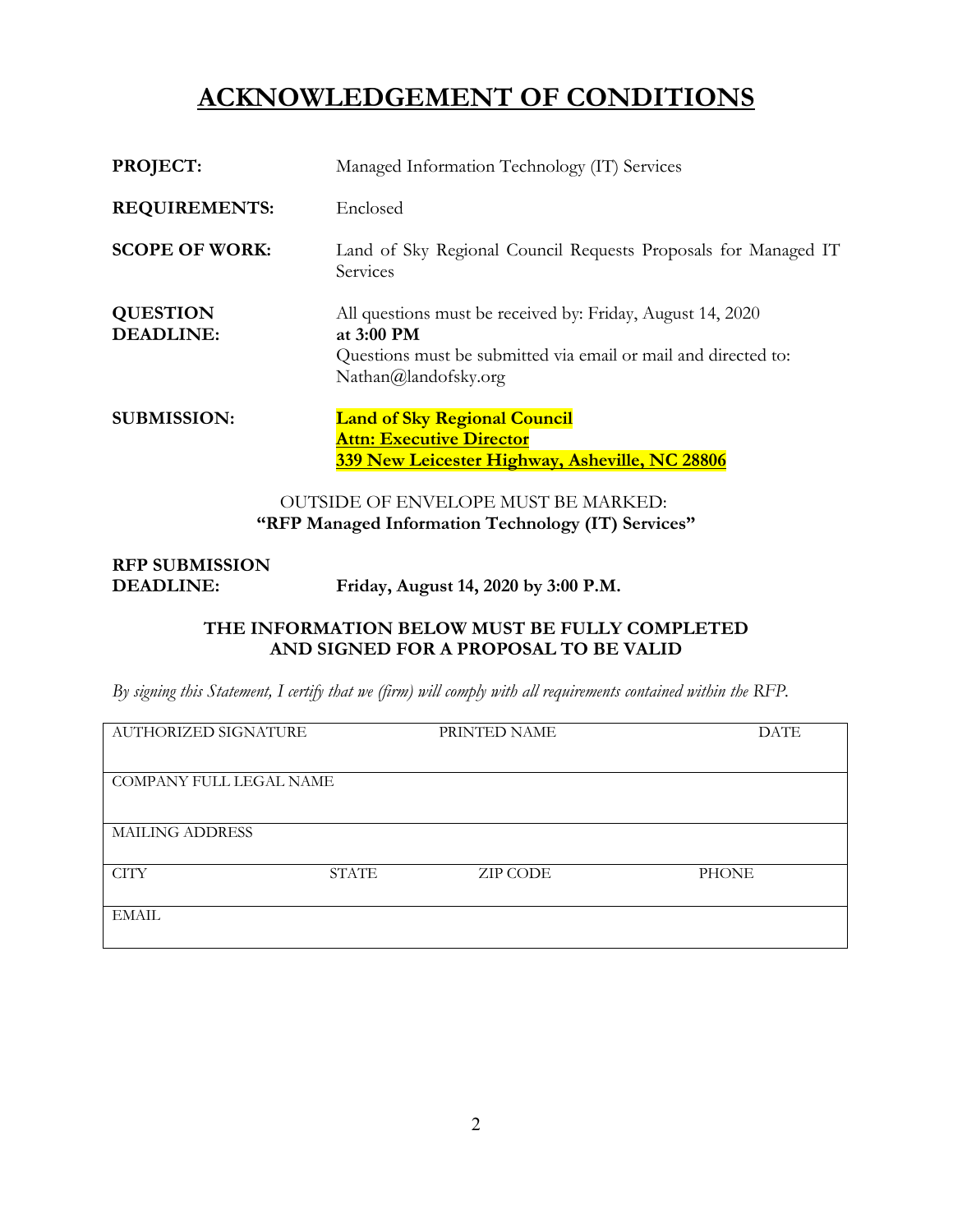# **REQUEST FOR PROPOSALS**

**Managed Information Technology Services** 

#### **I. INVITATION**

Land of Sky Regional Council (hereafter identified as LOSRC) in Asheville, North Carolina seeks proposals from vendors interested in providing managed Information Technology (IT) services for our agency. IT is a critical component for the organization, and is used daily by every employee, contractor, partner, and end users to provide services to our clients. The qualified service provider/vendor will utilize a managed service provider approach to LOSRC to significantly limit the footprint of on-site IT infrastructure, enhance IT effectiveness and quality of services, minimize its support cost, and maximize return on investment in IT. The outsourcing strategy has been designed to secure a broad and reliable range of services from a vendor prepared to take the defined responsibilities for the tuning, reliability, and integration of LOSRC's information systems. The objective of the proposal is to identify one (1) vendor to whom we can delegate our IT operations as an expert Managed Service Provider (MSP) that specializes in handling these responsibilities through a Service Level Agreement (SLA). A key deliverable for this work is a high level, scalable IT infrastructure.

To qualify for consideration, **one (1) original plus three (3) copies** of your proposal must be received by the office designated above by **3:00 PM on Friday, August 14, 2020**. It is the sole responsibility of the Vendor to see that the proposal is received before the submission deadline. The Vendor shall bear all risks associated with delays in the U.S. mail or delivery service. Late proposals will not be considered. **Proposals shall be accepted in person, by U.S. Mail or by private courier service**. NO Proposals shall be accepted via oral or email communication, telephone or fax transmission.

LOSRC review panel will subsequently review and evaluate the proposals according to the criteria outlined in Section IV.

This solicitation does not commit LOSRC to award a contract, to pay any cost incurred in the preparation of a proposal, or to procure or contract for the articles of goods or services. LOSRC reserves the right to accept or reject any or all proposals received as a result of this request, to negotiate with all qualified Vendors, or to cancel in part or in its entirety this proposal, if it is in the best interest of LOSRC to do so.

#### **Any requests for clarification or additional information deemed necessary by any Vendor to present a proper proposal must be submitted in writing by 3:00 PM on August 14, 2020 as follows:**

Mail to: Land of Sky Regional Council Attn: Executive Director 339 New Leicester Highway, Suite 140, Asheville, NC 28806 **OR** email to: Nathan@landofsky.org

Written questions or requests for clarification must be received before the question deadline stated above. Any request received after the above stated deadline will not be considered. All requests received prior to the above deadline will be responded to in writing in the form of an addendum addressed and emailed to all prospective vendors.

**Restrictions Applicable to Offers:** Violation of restrictions may result in disqualification of your offer, suspension or debarment, and may constitute a violation of the North Carolina State Ethics Act. After issuance of the solicitation, **you agree not to discuss this procurement activity in any way with the using governmental unit or its employees, agents or officials.** Any communication regarding the submission, evaluation, or award must be solely addressed to the procurement coordinator, or designee. This restriction may be lifted by express written permission from the procurement coordinator.

#### **The proposal will be awarded based on LOSRC's total requirements, to one (1) vendor.**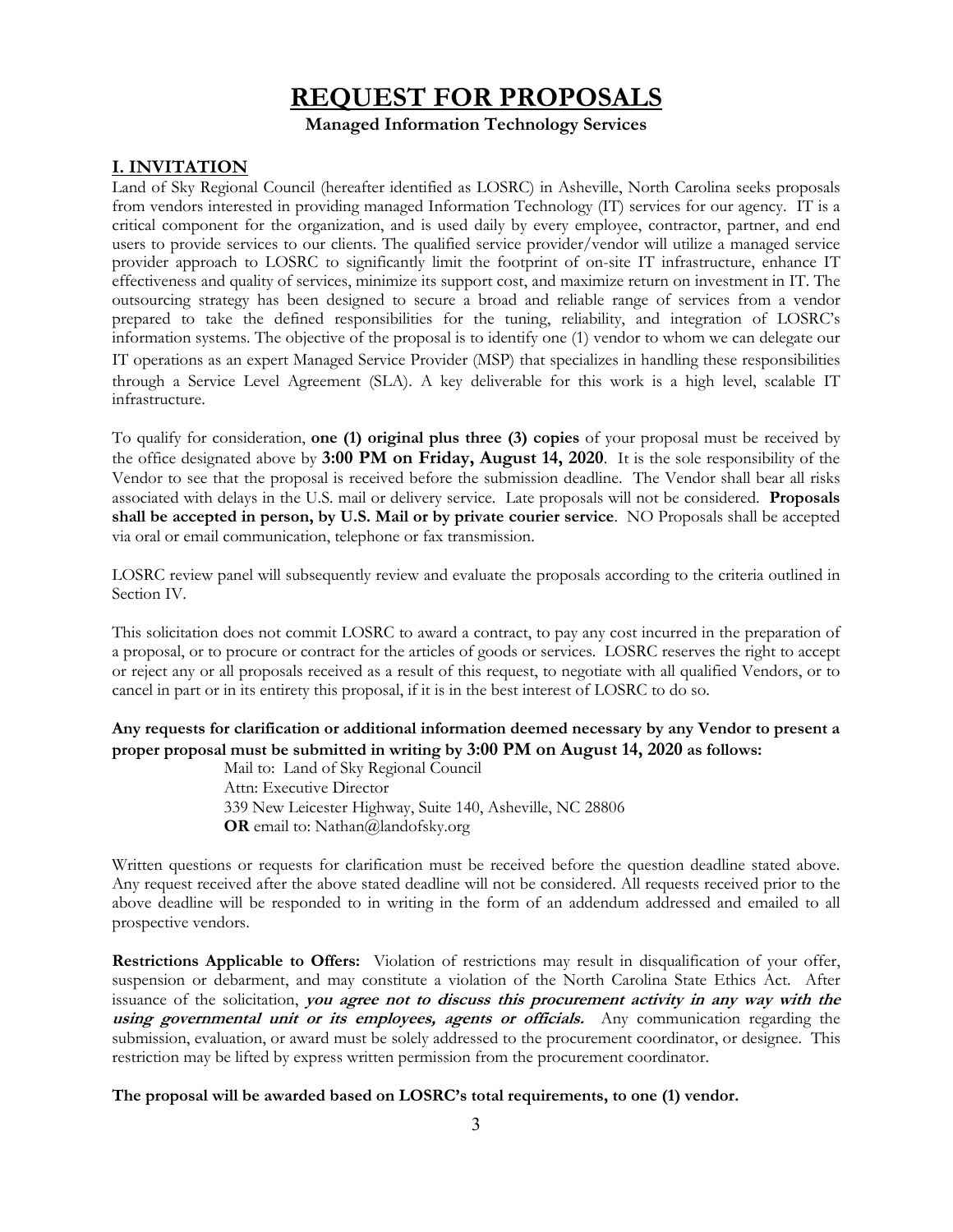#### **II. ORGANIZATION BACKGROUND**

LOSRC is one of sixteen (16) Regional Council of Governments in North Carolina which provides a wide range of services to citizens, county governments, and municipalities within Buncombe, Henderson, Madison, and Transylvania counties. LOSRC operates under the guidance of a Board of Delegates comprised of elected officials and citizens from the four (4) county area and is one of sixteen regional Council of Governments in North Carolina.

There are four major divisions within LOSRC:

- 1) Area Agency on Aging: The Area Agency on Aging (AAA) is responsible for planning, developing, coordinating, and implementing aging services for the region. It is part of a larger, nationwide network created by the Older Americans Act dedicated to improving lives. Services are provided in both community-based programs and in long term care facilities.
- 2) Economic and Community Development
	- a) *Economic and Community Development*: The economic and community development department administers grants from the Economic Development Administration, Appalachian Regional Commission among other sources.
	- b) *Transportation*: The transportation department consists of the French Broad River Metropolitan Planning Organization (MPO), Rural Planning Organization (RPO) and transportation planning including Transportation Demand Management (TDM).
	- c) *Planning:* The planning department offers a variety of planning services for local governments. Geographic information services are also part of the planning division.
- 3) Workforce Development: The workforce development department provides staffing and administrative support to the region's workforce program pursuant to the Workforce Innovation and Opportunity Act (WIOA). Part of its responsibility is to provide a skilled, productive workforce for local employers. The program provides services to both job seekers and employers.
- 4) Transportation Resource Center: The Transportation Resource Center handles the administration of Mountain Mobility and Non-Emergency Medicaid Transportation for Buncombe County. Mountain Mobility provides transportation services to clients of human service agencies, local governments, and qualified citizens. NEMT provides transportation services for qualified clients.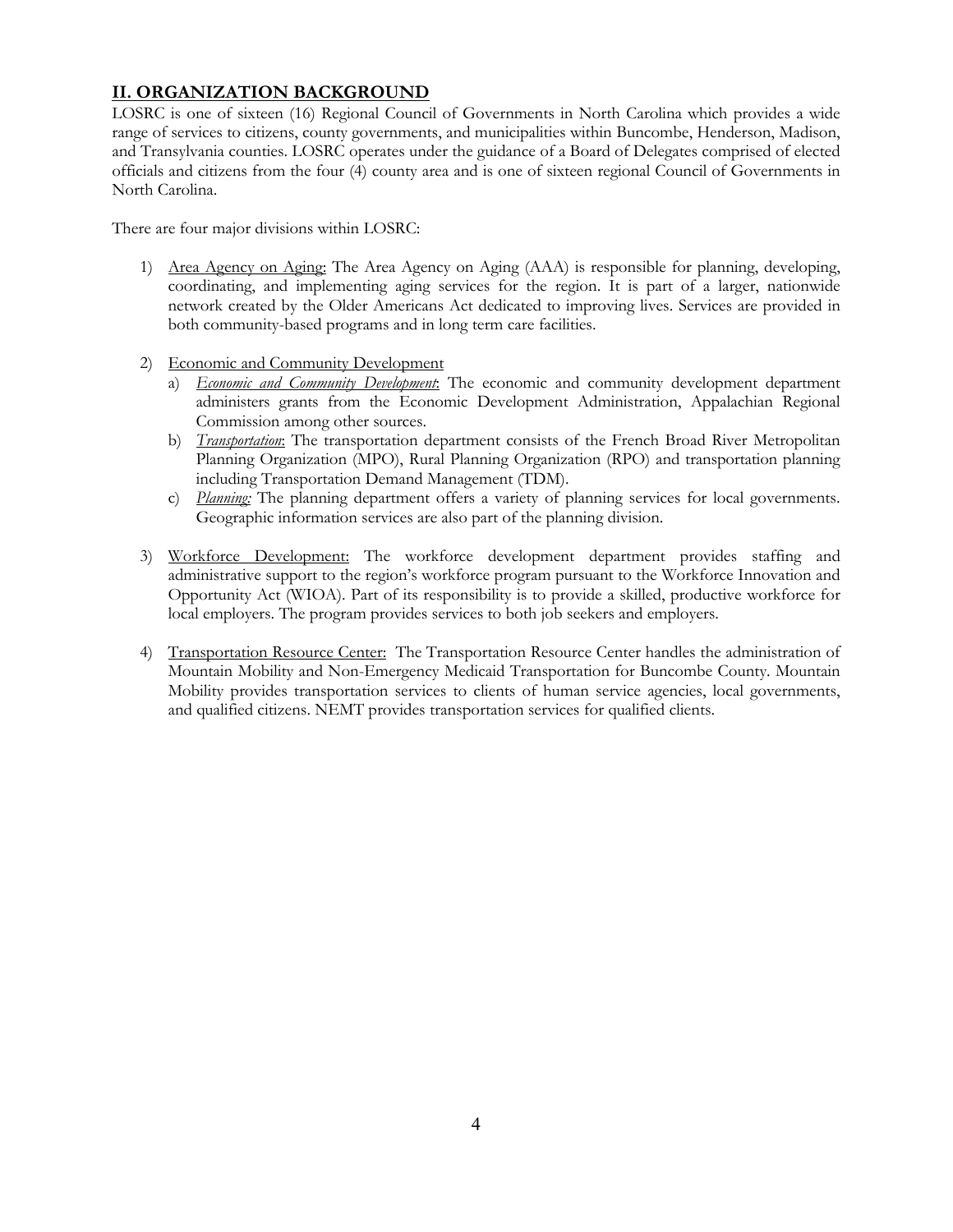#### **III. GENERAL RFP INFORMATION**

#### **Project Location**

Land of Sky Regional Council 33 New Leicester Highway, Suite 140 Asheville, NC 28806

#### **Description of the Existing Technical Environment**

- 1) Description
	- a. There are 37 MSP provided Thin Clients, 11 LOSRC purchased laptops and 3 LOSRC purchased computers for use by staff.
	- b. There are 20 extra monitors used by staff.
	- c. There are currently 48 cloud-based seats and two additional exchange accounts.
	- d. Staff utilize a desktop environment with licensing for Microsoft Office 365 subscriptions. Microsoft Office includes Word, Excel, PowerPoint, Outlook, Publisher and OneNote. Additional software is available which includes Adobe Reader/Flash, Google Chrome, Mozilla Firefox, ARCGIS (8 paid licenses), Abila (accounting software with five SQL access licenses), LeapingWare (volunteer software), and Adobe Creative Suite (8 paid seats).
	- e. Each seat has a Microsoft Exchange mailbox with spam filtering, encryption, and unlimited archiving.
	- f. MSP provides thin clients (laptops and computers are purchased by LOSRC), keyboard, monitor(s) and mouse. Support and replacement of hardware is included within pricing. Vendor will provide repair or replacement of any failed component in the event of a failure.
	- g. Storage is provided at 10GB with daily backups at 7 am and 12 noon.
	- h. The network connects to the Internet via Fiber service through ERC Broadband with the speed at 100 Mbps.
	- i. All seats have desktop management and helpdesk support. Each seat is capable of being securely accessed remotely for routine maintenance, troubleshooting, and user assistance. Tickets are submitted for support by phone, website portal, desktop icon or a chat feature.
	- j. There are 2 multi-function printers and 3 single function printers at the LOSRC office that use Papercut, a print management software. There are also multiple individual printers.
	- k. Four (4) secure Wi-Fi access points with two (2) networks are provided for staff and the public.
	- l. There is one (1) server at the LOSRC office.
	- m. There is one (1) workstation used for GIS storage that is supported and backed up by MSP.
	- n. There is one (1) kiosk (Dell computer) that MSP provides and supports with MS Office that is used in the large conference room.
	- o. The Communications and Administrative Services Coordinator serves as the onsite IT assistant.
	- p. Monthly reports are submitted by MSP and reviewed with onsite IT assistant.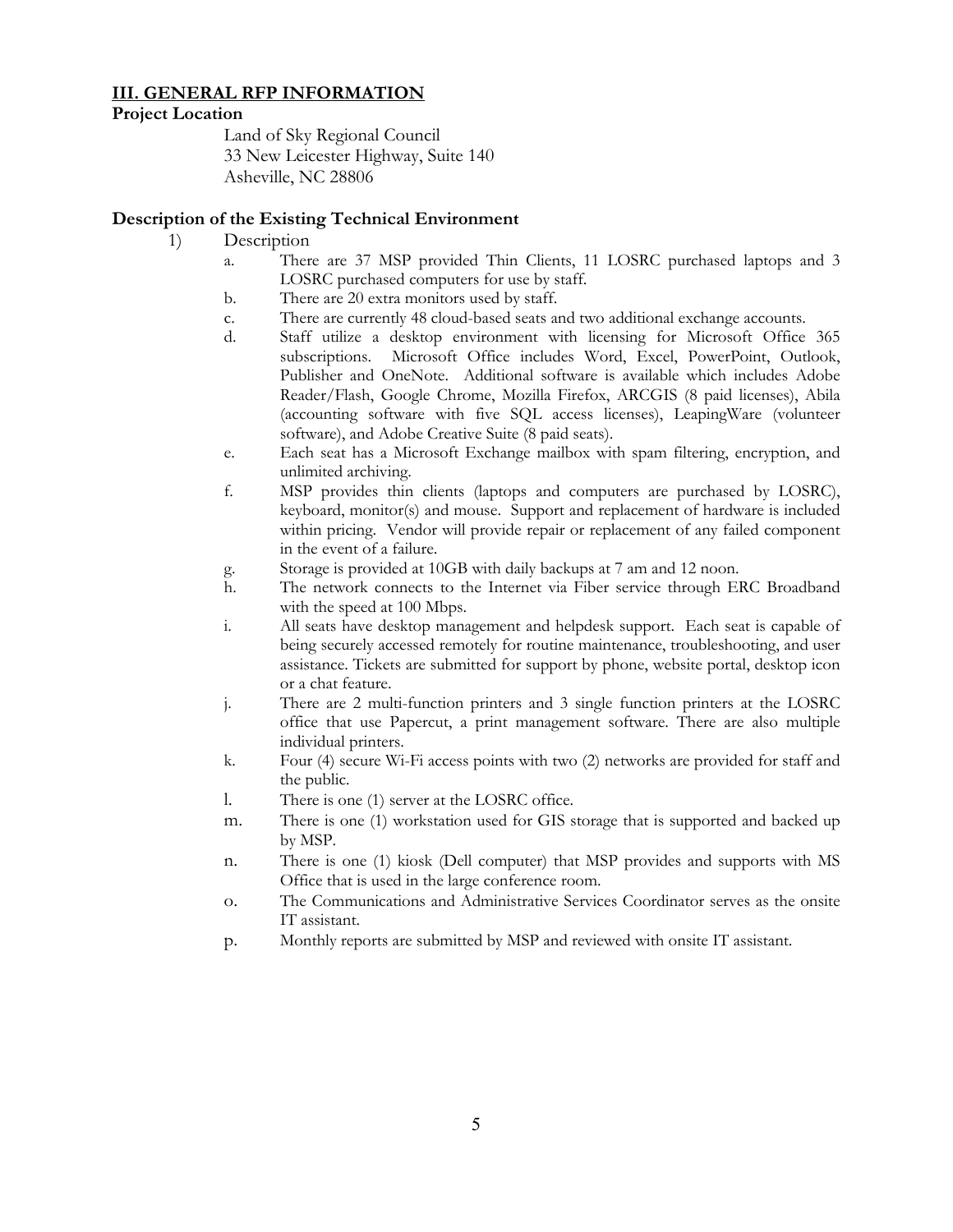#### **IV. ROLE OF CONTRACTOR/SCOPE OF WORK**

LOSRC requests the submittal of proposals from vendors interested in providing managed IT services for the purpose of supporting the daily operations of the Council.

#### **Scope of Work**

Assessment

- 1. Compile/update inventory of all information technology related assets for the LOSRC office.
- 2. Assess system architecture and current processes and make recommendations for improved IT system performance.

#### LOSRC office:

- (1) Provide 37 thin clients, laptops or computers for use by staff. This number varies due to staff employment.
- (2) Provide a desktop environment with licensing for Microsoft Office 365 subscriptions. Microsoft Office includes Word, Excel, PowerPoint, Outlook, Publisher and OneNote. Install additional software as needed.
- (3) Provide each seat with a Microsoft Exchange mailbox that includes Spam filtering and email archiving.
- (4) Each seat (minus the purchased devices) shall include a Desktop device which includes thin client, keyboard, monitor and mouse. Support and replacement of hardware is included within pricing. Vendor will provide repair or replacement of any failed component in the event of a failure.
- (5) Server Threat monitoring and analysis, threat detection, response, and remediation. (24/7 Remote Monitoring and Support, MS Patch, Anti-Virus License and Management, Monthly Report)
- (6) Storage will be provided at a minimum of 10GB per seat with daily backups.
- (7) Minimum of 5 MBs of bandwidth for each seat will be available for internet browsing and other internet-based traffic sourced from the hosted desktop. This bandwidth usage is calculated separately from traffic needed to connect local devices to the hosted desktop.
- (8) Devices will connect to the cloud for cloud computing capability with an on-site server. Staff will have remote access to the IT system through cloud computing capability.
- (9) Maintain a high level of overall internet security. The network will connect to the Internet via Fiber service through ERC Broadband.
- (10)Firewall Service
- (11)There shall be at least one (1) server at the at the LOSRC office or at an offsite location to support cloud computing and all necessary requirements of LOSRC.
- (12)There are approximately 48 desktop computers that require desktop management, anti-virus protection, and helpdesk support. Each computer is capable of being securely accessed remotely for routine maintenance, troubleshooting, and user assistance through a variety of different methods.
- (13)Technical support must be available to LOSRC staff on a 24/7/365 basis, staff inquires shall be responded to within one hour of submission by staff.
- (14)There are multiple multi-function printers and single function printers at the LOSRC office which shall be connected to the LOSRC IT system. Papercut software will need to be installed on the network to ensure proper printing management.
- (15) Secure Wi-Fi access shall be supported for use of the staff and the public.
- (16) Support and backup one workstation for GIS.
- (17) Initial Setup, Implementation, and Training.

| HARDWARE/SOFTWARE – PC (minimum requirements) |                         |                                                               |  |  |
|-----------------------------------------------|-------------------------|---------------------------------------------------------------|--|--|
|                                               | Hardware & Memory       | 4.1 GHz processor<br>8 GB Memory<br>1 TB disk space available |  |  |
|                                               | <b>Operating System</b> | Windows 10                                                    |  |  |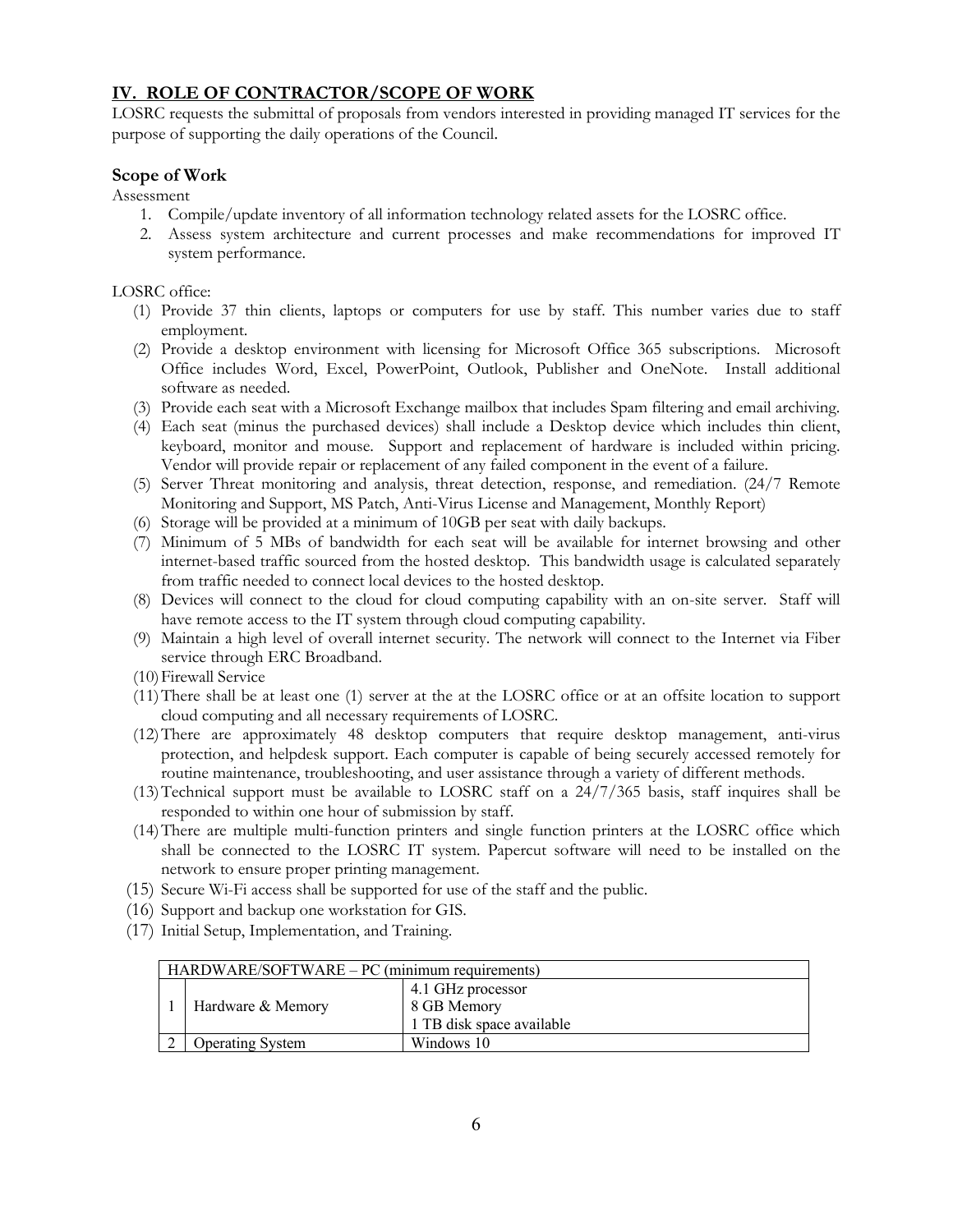#### **V. QUALIFICATIONS**

Vendors must have a demonstrated track record of furnishing satisfactory evidence of their ability to provide services in accordance with the terms and conditions of these specifications. LOSRC reserves the right to make the final determination as to the proposer's ability to provide the products and/or services requested herein. Vendor must have:

- 1) Demonstrated financial stability & independence (this project would not constitute a large percentage -- no more than 25% -- of a firm's revenue stream);
- 2) Adequate business insurance policy coverage amounts;
- 3) Solid project references; and
- 4) Adequate personnel/staffing.

Additionally, qualified firms should also detail the following:

- 1) Number of years your firm has been in business;
- 2) Number of years in business of providing proposed services
- 3) Sample contract for similar services;
- 4) Contact information for at least three recent project references;
- 5) List of personnel that would be assigned to this project along with each team member's role.

Respondents shall provide proof of these qualifications as well as examples of similar work completed, as requested. Qualified firms should be prepared for a potential in-person interview. If your firm will be hiring sub-contractors, please clearly state this in your proposal and identify the degree of work that any subcontractor will be performing. Sub-contractors should also be available for interview.

This is an open and competitive process. If you wish to submit alternate solutions, please do so.

The price you quote should be inclusive. If your price excludes certain fees or charges, you must provide a detailed list of excluded fees with a complete explanation of the nature of those fees. Provisions of this RFP and the contents of the successful responses are considered available for inclusion in final contractual obligations.

Compensation for the services shall be a fixed fee with a contract maximum with all costs subject to pre award & final audits. LOSRC reserves the right to retain ten percent (10%) of all reimbursements until a final audit has been satisfactorily completed, if such action is in the best interest of the organization.

#### **VI. INSTRUCTIONS FOR PREPARING AND SUBMITTING PROPOSALS**

This section provides a summary of information to be included in fulfilling the requirements of this RFP. Proposals must be submitted in the format outlined in this section. Vendors must furnish all information required by the request. The requirements stated herein do not preclude the vendor from furnishing additional information as deemed appropriate. Substantial deviation from the minimum requirements stated herein may be cause for rejection from further consideration.

**General Instructions -** All proposals must be assembled in the following order:

- 1) Cover Sheet
- 2) Project Narrative
- 3) Statement of Work
- 4) Budget
- 5) Schedule Include availability and completion schedule for the project, schedule includes transition
- 6) 2019 W‐9 Form
- 7) Four (4) required affidavits (sign and scan into final quote package)

Applicants must use the forms provided here in completing their proposals.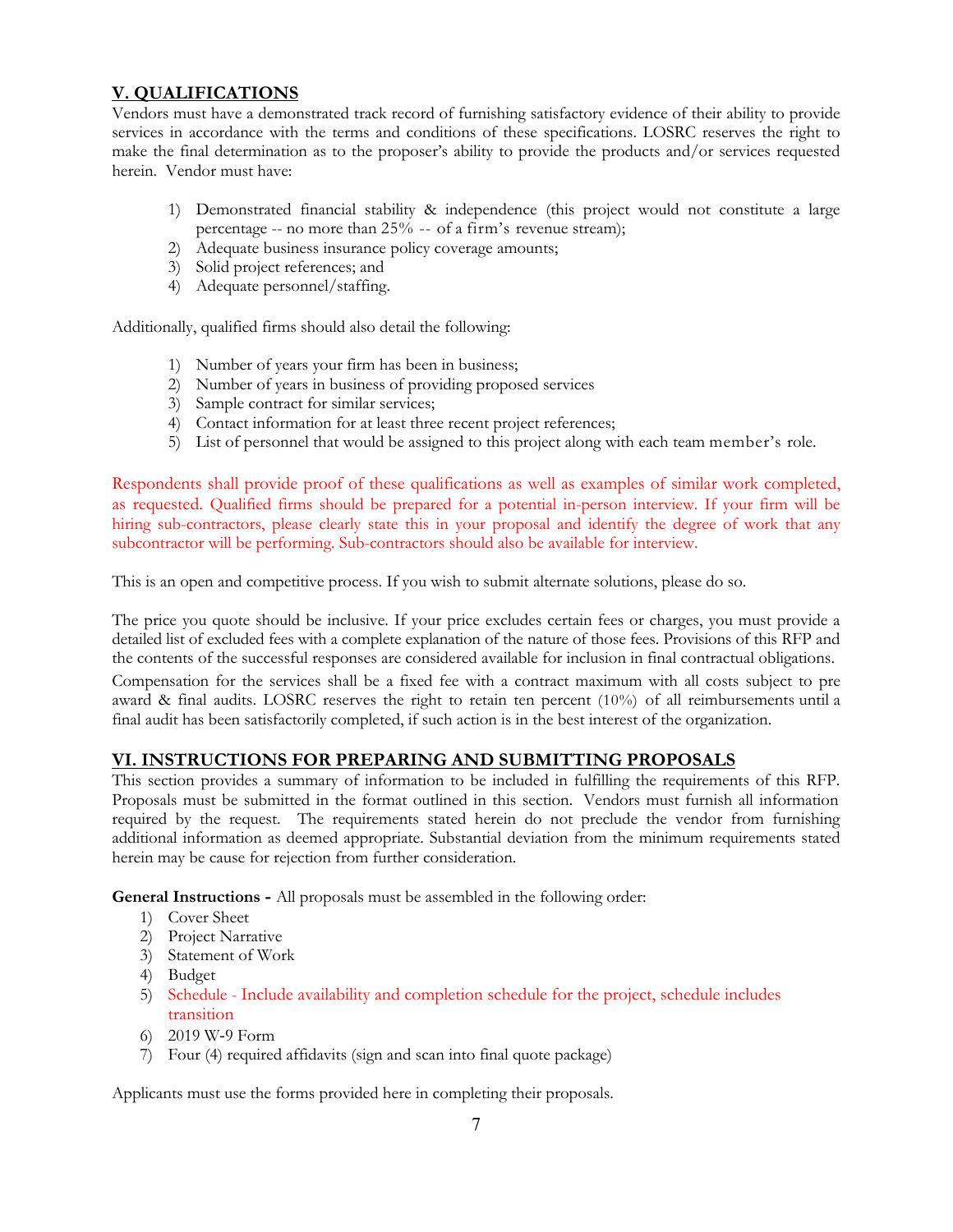**Project Narrative -** The narrative will describe applicant's services and professional and organizational experience. When preparing your response, please list the number and name of the sections as they appear below.

- 1) Company Information
	- a. Full legal company name
	- b. Year business started
	- c. Location of company headquarters
	- d. Brief company history
	- e. Current # of people employed
	- f. Key contact name, title, address (if different from above address), email address, and direct telephone number.
- 2) Relevant Experience and Qualification
	- a. Describe your experience in providing these services in similar projects.
- 3) References
	- a. Submit the name of three (3) organizations that can serve as references that you are currently providing services for—include names, addresses, e-mail addresses and telephone numbers. LOSRC reserves the right to contact other persons not specifically listed as references but who may have direct knowledge of the vendor's previous work. Please provide information referencing the actual services provided, customer size (number of users), and the length of tenure providing services to this client.
- 4) Give the names of the person(s) who will be authorized to make presentations for your firm, their titles, addresses, and telephone numbers.
- 5) **Nonperformance** If your company has had a contract terminated for default during the past five years, all such incidents must be described. Termination for default is defined as notice to stop performance due to the vendor's nonperformance or poor performance; and the issue was either (a) not litigated or (b) litigated, and such litigation determined the vendor to be in default. If default occurred, list complete name, address and telephone number of the party. State whether or not your firm has been involved in any litigation within the past five (5) years, arising out of your performance. Explain fully if it has been involved in any litigation.

**Statement of Work -** Describe your approach to providing the services listed in the Scope of Work (Section IV) and your methodology for providing on-going support. Respondent shall describe hosting equipment specifications, hosting facility's security, internet connectivity/bandwidth rates, firewall capabilities and power redundancy.

**Budget -** Please provide a budget for the costs associated with all items. Specify if this is an hourly/weekly/monthly/quarterly rate. The proposal must contain a fee schedule that includes fixed rate business hours support and hourly rates for additional services. Describe how your services are priced, and any specific pricing you can provide. Define any additional charges (e.g. travel expenses).

FAILURE TO INCLUDE ALL REQUIRED SUBMISSION MATERIALS MAY RENDER THE PROPOSAL NON-RESPONSIVE, AS DETERMINED BY LOSRC.

#### **VII. FUNDING RECOMMENDATION AND EVALUATION CRITERIA**

#### **Funding Recommendations Process**

The funding recommendations process is as follows:

1) Acceptance for Review - Only proposals received by the deadline shall be accepted and reviewed. Proposals submitted that are substantially incomplete, or use unauthorized forms may be termed "non-responsive" and will not be reviewed.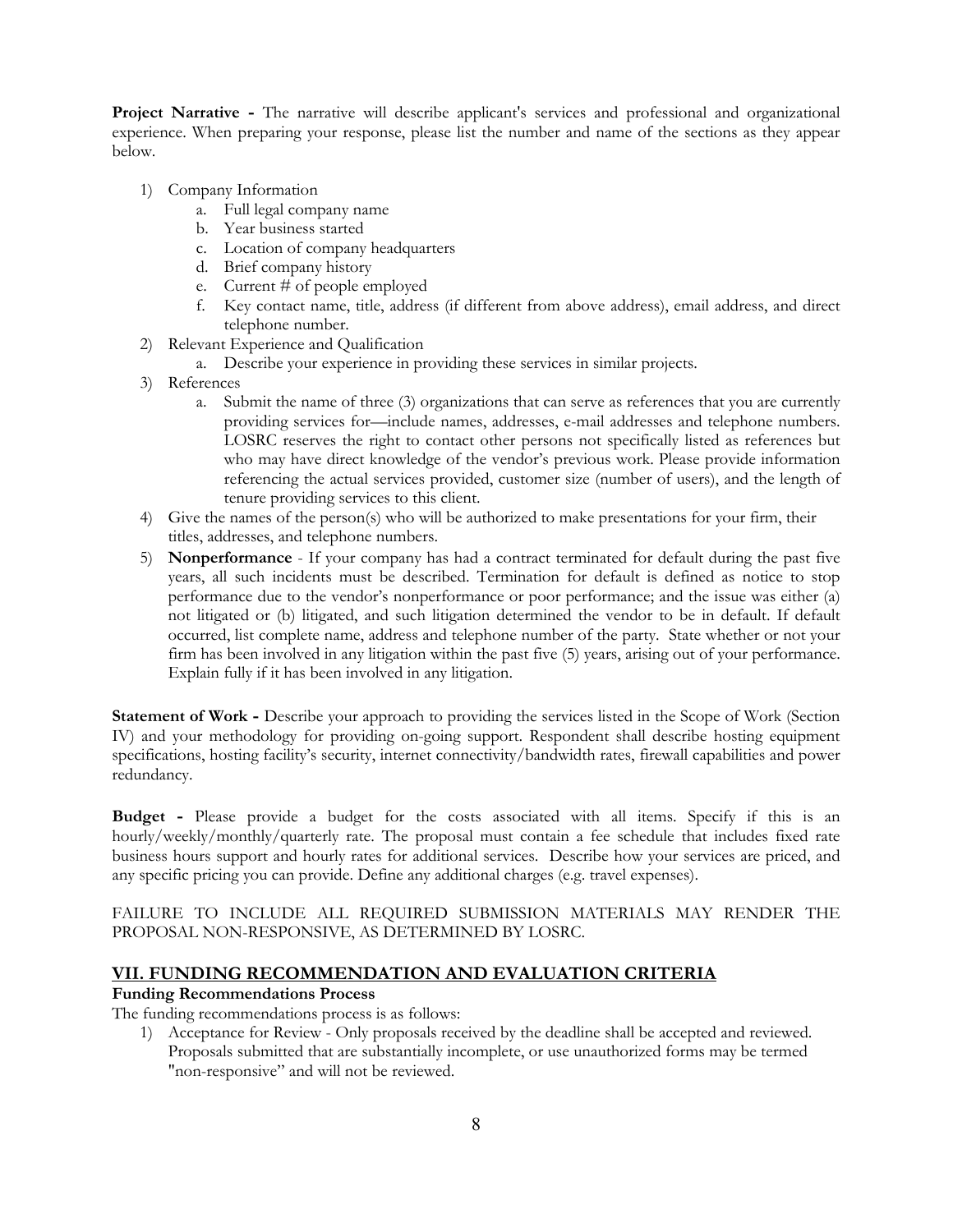2) Contents Review - Proposals received by the deadline and accepted for review shall be ranked and scored according to the criteria listed in this RFP.

#### **Evaluation Criteria**

Proposals will be evaluated on the following criteria. Each criterion is listed in the order of importance.

- 1) Value/Pricing Structure and Price Levels Reasonable price commensurate with the value offered by the vendor.
- 2) Vendor Experience Candidates shall be rated primarily on whether or not they have a substantial history of providing similar services. References shall weigh heavily in the scoring.
- 3) Suitability of the Proposal the proposed solution meets the needs and criteria set forth in the RFP.
- 4) Expertise in recommending and communicating appropriate technical solutions as evidenced by the proposal and references.
- 5) Depth and Breadth of Staff The vendor has appropriate staff with the expertise to develop and implement the project in the timeframe needed.
- 6) Proposal Presentation The information is presented in a clear, logical manner and is well organized.

#### **VIII. QUALIFICATIONS OF VENDORS**

LOSRC may make such investigations as it deems necessary to determine the ability of a vendor to deliver the required materials and services, and the vendor will furnish all information for this purpose as LOSRC may reasonably request.

Submissions shall be reviewed by the proposal review panel. The proposal review panel will review and analyze the responses and schedule times to review each vendor's proposal. Vendors invited to attend the interview shall bear their own expenses for attending. Neither LOSRC will be responsible for any costs associated with interviews. The Panel will then make a recommendation to Santee Lynches for award using the selection criteria set forth above.

Discussions may be conducted with vendors who submit proposals determined to be reasonably capable of being selected for award for the purpose of clarification to assure full understanding of and responsiveness to the solicitation requirements. While conducting discussions, there shall be no disclosure of any information derived from proposals submitted by competing vendors.

LOSRC reserves the right to reject a proposal if the evidence submitted by or the investigation of such vendor fails to satisfy that the vendor is properly qualified to carry out the obligations of the contract and to deliver the equipment and services described herein.

#### **IX. METHOD OF AWARD**

LOSRC intends to select one (1) vendor to whom we can delegate our IT operations as an expert Managed Service Provider (MSP) that specializes in handling these responsibilities through a Service Level Agreement  $(SLA)$ .

#### **X. TERMINATION**

In the event no funds or insufficient funds are made available for payments due under this contract, then LOSRC shall immediately notify the Vendor of such occurrence, and this contract shall create no further obligation of LOSRC as to such current or succeeding fiscal year and shall be null and void, except as to the portions of payments herein agreed upon for funds which shall have been appropriated and budgeted. In such event, this contract shall terminate on the last day of the fiscal year for which appropriations were received without penalty or expense to LOSRC of any kind whatsoever. No right of action or damages shall accrue to the benefit of the Vendor as to that portion of this contract that may so terminate. LOSRC shall provide the successful Vendor with notice not less than thirty (30) days prior to the date of cancellation, if such time is available. Otherwise, prompt notice will suffice. In the event of occurrence of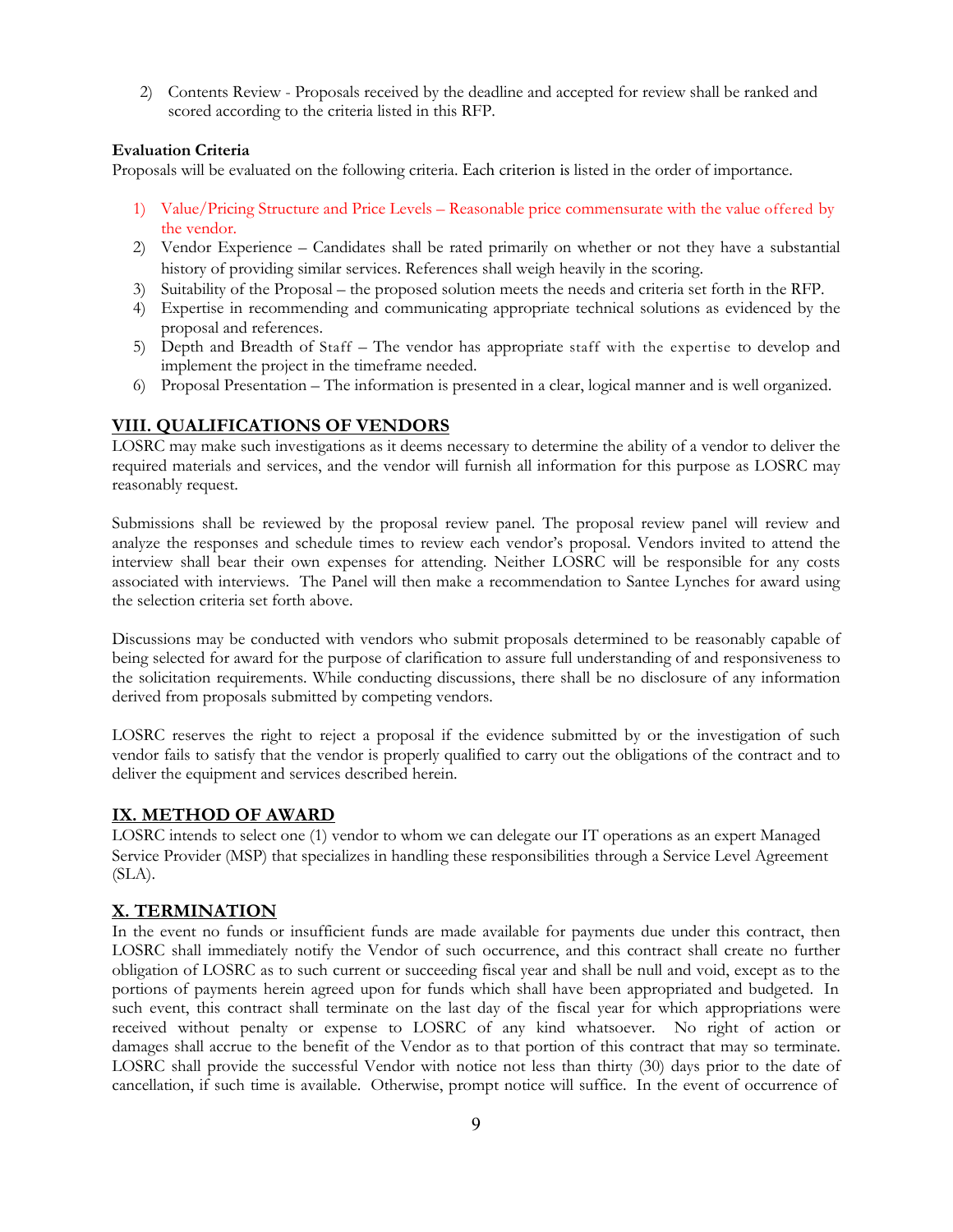the circumstances described immediately above, the Vendor shall not prohibit or otherwise limit LOSRC the right to pursue and contract for alternate solutions and remedies as deemed necessary by LOSRC for the conduct of its affairs. All provisions stated herein shall apply to any amendment or the execution of any option to extend the contract.

#### **Exit Plan**

90 days prior to the expiration of the Contract Period and/or immediately upon the termination of this Contract for any reason, the contractor shall perform the following:

The Offeror shall establish a written plan and timeline (with milestones), acceptable to LOSRC Management, for the accomplishment of the termination process and orderly transition of the services, as described in this RFP, from the contractor ("Exit Plan"). The Exit Plan shall include but not limited to:

- Software Development Folders
- Updated LOSRC IT Architecture
- Status of in-progress projects with all documentation
- Training Classes and Documentation
- Disaster Recovery Plan and Testing documentation
- Process of collecting employee badges, keys, etc.
- Location and description of all desktop images
- Contents of IT Documentation Library
- Process to inactivate all contractor staff's network access
- Administrative passwords of all servers
- Diagram and documentation of all communication systems

The Offeror shall deliver the Exit Plan to LOSRC 90 days prior to the expiration of the Contract Base Period or any of the optional years of the Contract, and/or immediately upon the termination of the Contract, as directed by LOSRC.

#### **XI. APPROVAL OF USE OF NAMES**

The vendor shall not have the right to include LOSRC names in its published list of customers without prior approval. With regards to news releases, only the name and duration of contract may be used and then only with prior approval. The vendor agrees not to publish or cite in any form any comments or quotes from LOSRC Board of Delegates members, officials, or staff. The Vendor further agrees not to refer to award of this agreement in commercial advertising in such a manner as to state or imply that the services provided are endorsed or preferred by LOSRC.

#### **XII. NON-DISCLOSURE STIPULATION ON LOSRC CONFIDENTIAL AND PROPRIETARY DATA**

The vendor shall take all precautions necessary and appropriate to ensure the confidentiality of LOSRC record information. The vendor shall limit access to LOSRC records only to its authorized representatives. Except as authorized by LOSRC, the vendor shall not reproduce any LOSRC records. LOSRC shall have the right to review the vendor's procedures for handling its records and may make such inspections, as it deems necessary to ensure that the vendor is safeguarding said record information adequately.

#### **XIII. COMPLIANCE WITH CODES, ORDINANCES, INDUSTRY STANDARDS**

During the term of this contract, it shall be the Vendor's responsibility to ensure compliance with all applicable provisions of laws, codes, ordinances, rules and regulations, tariffs, and industry standards. The Vendor will also be held professionally liable for the work of any utilized subcontractors and shall provide assurances that such personnel will devote sufficient time to properly carry out the designated scope of project work.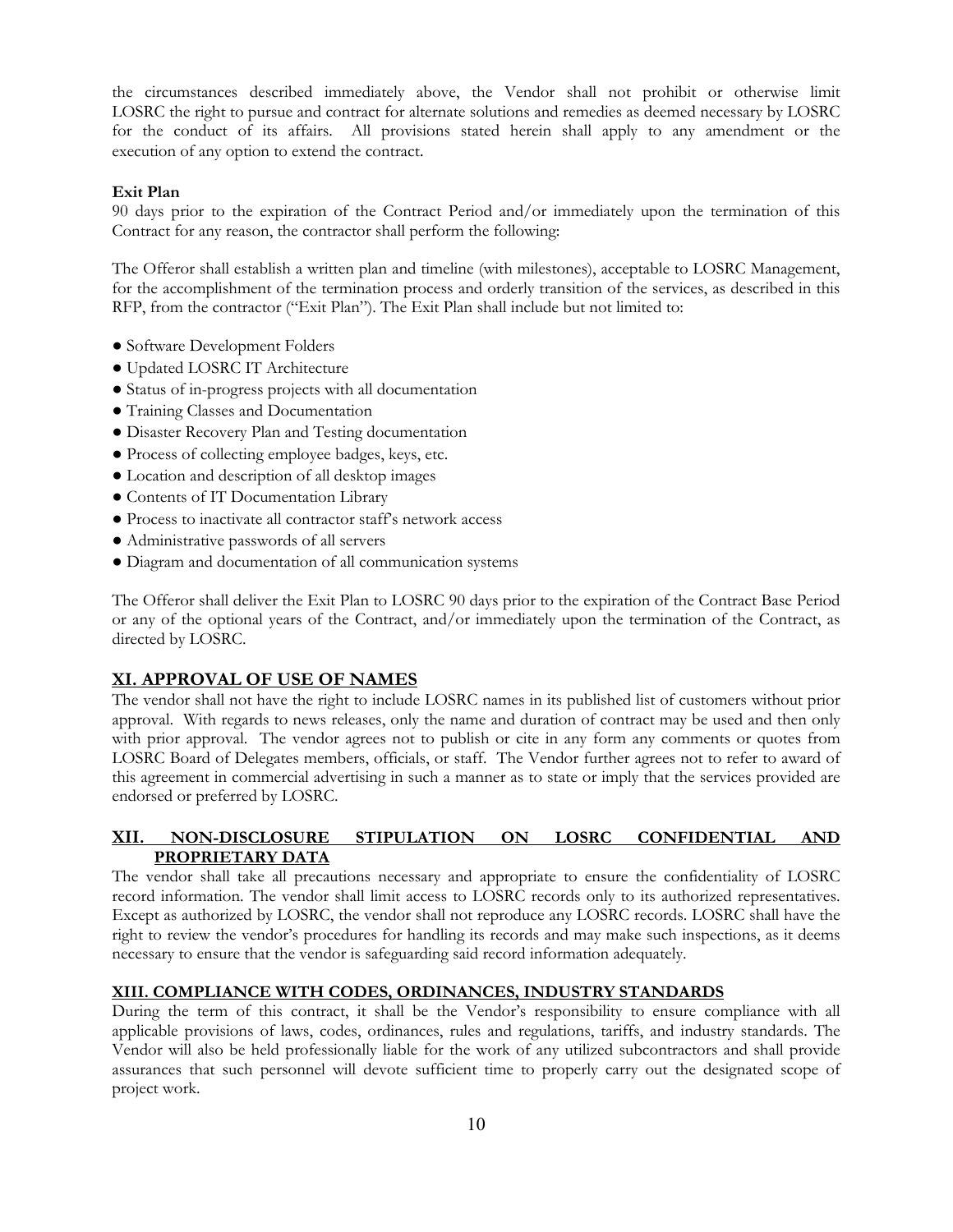#### **XIV. ASSIGNMENT**

No contract or its provisions may be assigned, sublet, or transferred without the written consent of LOSRC.

#### **XV. OTHER CONDITIONS**

#### **Debarment, Suspension, and Other Matters Related to Public Transactions**

The prospective vendor certifies to the best of its knowledge and belief, that it and its principals:

- 1) Are not presently debarred, suspended, proposed for debarment, declared ineligible or voluntarily excluded from covered transactions by any Federal department or agency.
- 2) Have not within a three-year period preceding this proposal been convicted of or had a civil judgment rendered against it for commission of fraud or a criminal offense in connection with obtaining, attempting to obtain or performing a public (Federal, State, or local) transaction or contract; violation of Federal or State antitrust statutes or commission of embezzlement, theft, forgery, bribery, falsification or destruction of records, making false statements or receiving stolen property.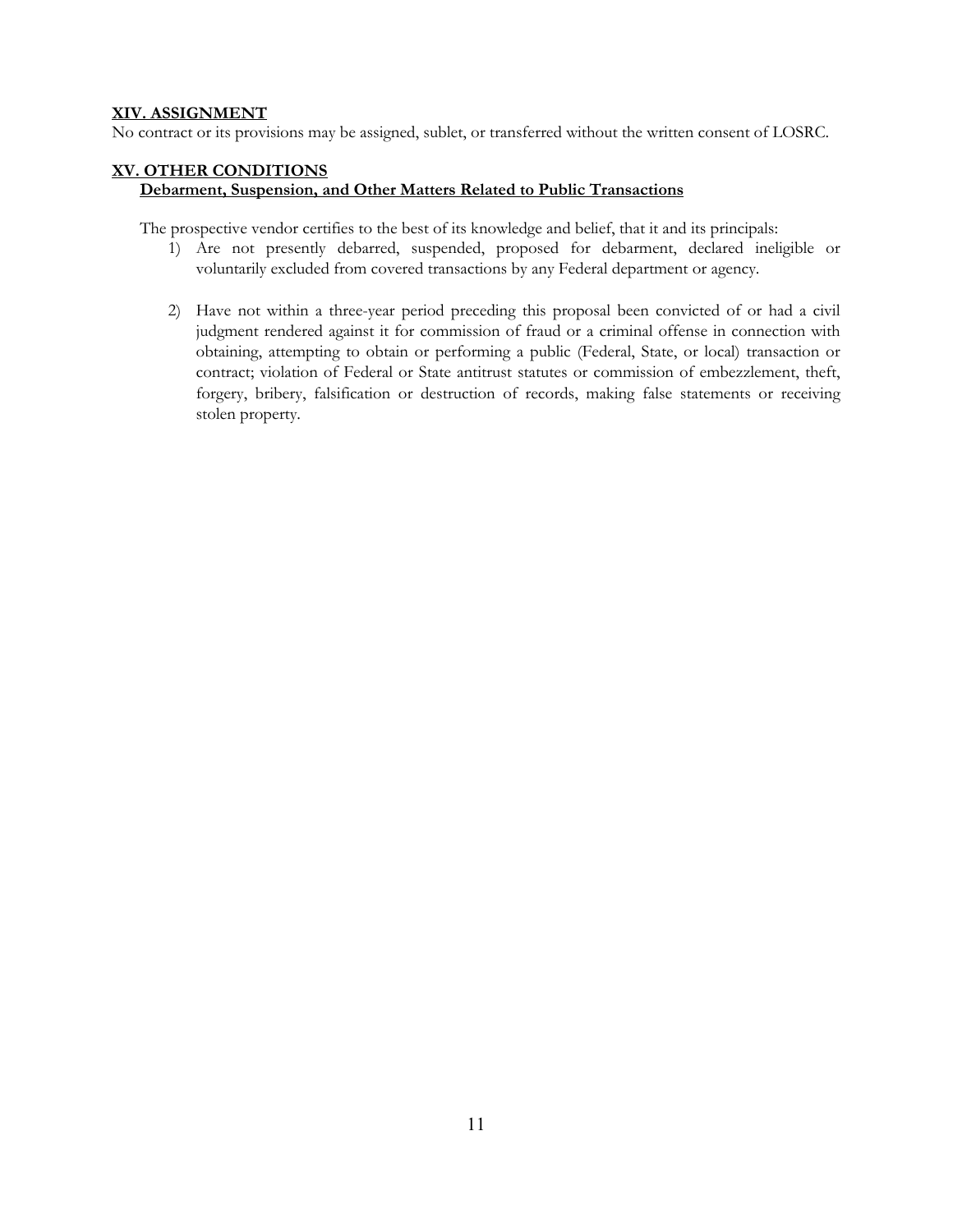#### STANDARD TERMS AND CONDITIONS

SCOPE: THE FOLLOWING TERMS AND CONDITIONS WILL PREVAIL UNLESS OTHERWISE NOTIFIED BY LOSRC COUNCIL OF GOVERNMENTS WITHIN THIS REQUEST FOR PROPOSALS DOCUMENT. LOSRC RESERVES THE RIGHT TO REJECT ANY PROPOSAL WHICH TAKES EXCEPTION TO THESE TERMS AND CONDITIONS.

DEFINITIONS USED HEREIN:

- $\overline{A}$ . "PROPOSAL REQUEST" MEANS A SOLICITATION OF A FORMAL SEALED REQUEST FOR PROPOSALS "VENDOR" MEANS VENDOR
- "VENDOR" MEANS VENDOR
- C. "PROPOSAL" MEANS THE SUBMISSION OF QUALIFICATIONS AND COST PROPOSAL OFFERED BY THE VENDOR
- D. "LOSRC" MEANS LAND OF SKY REGIONAL COUNCIL OF GOVERNMENTS

COMPLETING PROPOSAL: ALL INFORMATION MUST BE LEGIBLE. ANY AND ALL CORRECTIONS AND/OR ERASURES MUST BE INITIALED. AUTHORIZED VENDOR MUST SIGN THE PROPOSAL AND REQUIRED INFORMATION MUST BE PROVIDED.

CONFIDENTIALITY OF PROPOSAL INFORMATION: EACH PROPOSAL MUST BE IN A SEALED ENVELOPE AND CLEARLY MARKED TO PROVIDE CONFIDENTIALITY OF THE PROPOSAL INFORMATION PRIOR TO THE OPENING. SUPPORTING DOCUMENTS AND/OR DESCRIPTIVE LITERATURE MAY BE SUBMITTED WITH THE PROPOSAL OR IN A SEPARATE ENVELOPE MARKED LITERATURE FOR RFP (NUMBER). DO NOT INDICATE PRICES ON LITERATURE.

ACCURACY OF PROPOSAL: EACH PROPOSAL IS MADE PUBLIC RECORD OF LOSRC AFTER AWARD. THEREFORE, IT IS NECESSARY THAT ANY AND ALL INFORMATION PRESENTED IS ACCURATE AND/OR WILL BE THAT BY WHICH THE VENDOR WILL COMPLETE THE CONTRACT.

SUBMISSION OF PROPOSAL: PROPOSALS ARE TO BE SEALED AND SUBMITTED TO LOSRC VIA MAIL TO OR HAND CARRY TO 339 NEW LEICESTER HIGHWAY, SUITE 140, ASHEVILLE, NC 28806, PRIOR TO THE DATE AND TIME INDICATED ON THE COVER SHEET.

ADDENDA: ALL CHANGES IN CONNECTION WITH THIS PROPOSAL WILL BE ISSUED BY LOSRC IN THE FORM OF A WRITTEN ADDENDUM. SIGNED ACKNOWLEDGMENT OF RECEIPT OF EACH ADDENDUM MUST BE SUBMITTED WITH THE PROPOSAL.

LATE PROPOSALS AND MODIFICATIONS OR WITHDRAWALS: PROPOSALS RECEIVED AFTER THE DEADLINE DESIGNATED IN THIS RFP WILL NOT BE CONSIDERED. PROPOSALS MAY BE WITHDRAWN OR MODIFIED PRIOR TO THE DEADLINE DATE AND TIME INDICATED FOR SUBMISSION ON THE COVER SHEET.

PROPOSAL CONDITION OF PRICE: ALL COST PROPOSALS SUBMITTED SHALL REMAIN EFFECTIVE FOR A MINIMUM PERIOD OF 60 DAYS, OR UNTIL EVALUATION IS COMPLETE AND AWARD IS MADE. THEREAFTER, THE CONTRACT PRICE SHALL REMAIN EFFECTIVE FOR THE TERM OF THE CONTRACT.

INSURANCE: THE CONTRACTOR SHALL PROCURE, MAINTAIN, AND PROVIDE PROOF OF, INSURANCE COVERAGE FOR INJURIES TO PERSONS AND/OR PROPERTY DAMAGE AS MAY ARISE FROM OR IN CONJUNCTION WITH, THE WORK PERFORMED ON BEHALF OF LOSRC BY THE CONTRACTOR, HIS AGENTS, REPRESENTATIVES, EMPLOYEES OR SUBCONTRACTORS AT THEIR OWN EXPENSE. PROOF OF COVERAGE SHALL BE SUBMITTED PRIOR TO ENTERING INTO THE CONTRACT AND SUCH COVERAGE SHALL BE MAINTAINED BY THE CONTRACTOR FOR THE DURATION OF THE CONTRACT PERIOD FOR OCCURRENCE POLICIES. CLAIMS MADE POLICIES MUST BE IN FORCE OR THAT COVERAGE PURCHASED FOR THREE (3) YEARS AFTER CONTRACT COMPLETION DATE.

NEW MATERIALS, SUPPLIES OR EQUIPMENT: UNLESS OTHERWISE SPECIFIED, ALL MATERIALS, SUPPLIES OR EQUIPMENT OFFERED BY A VENDOR WILL BE NEW, UNUSED, OF RECENT MANUFACTURE, FIRST CLASS IN EVERY RESPECT, AND SUITABLE FOR THEIR INTENDED PURPOSE. ALL EQUIPMENT WILL BE ASSEMBLED AND FULLY SERVICED, READY FOR OPERATION WHEN DELIVERED.

WARRANTY: SUPPLIES OR SERVICES FURNISHED AS A RESULT OF THIS PROPOSAL WILL BE COVERED BY THE MOST FAVORABLE COMMERCIAL WARRANTIES, EXPRESSED OR IMPLIED, THAT THE VENDOR AND/OR MANUFACTURER GIVES TO ANY CUSTOMER. THE RIGHTS AND REMEDIES PROVIDED HEREIN ARE IN ADDITION TO AND DO NOT LIMIT ANY RIGHTS AFFORDED TO LOSRC BY ANY OTHER CLAUSE OF THIS PROPOSAL. LOSRC RESERVES THE RIGHT TO REQUEST FROM VENDORS A SEPARATE MANUFACTURER CERTIFICATION OF ALL STATEMENTS MADE IN THIS PROPOSAL.

METHOD OF AWARD AND NOTIFICATION: PROPOSALS WILL BE ANALYZED AND THE AWARD MADE, BASED ON THE EVALUATION CRITERIA FOR THIS PROPOSAL, TO THE BEST QUALIFIED VENDOR. LOSRC RESERVES THE RIGHT TO REJECT ANY OR ALL PROPOSALS AND ANY PART OF A PROPOSAL; TO WAIVE INFORMALITIES, TECHNICAL DEFECTS, AND MINOR IRREGULARITIES IN PROPOSALS RECEIVED. IT IS THE POLICY OF LOSRC THAT IN THE EVENT TWO OR MORE OFFERORS ARE TIED AFTER EVALUATION OF PROPOSALS, AWARDS SHALL BE DETERMINED AS FOLLOWS:

- 1. SHOULD THERE BE A FIRM LOCATED WITHIN THE LOSRC REGION (BUNCOMBE, HENDERSON, MADISON OR TRANSYLVANIA COUNTIES OF NORTH CAROLINA) TIED WITH AN OUT-OF-REGION FIRM, THE AWARD SHALL BE MADE TO THE FIRM WITHIN THE REGION.
- 2. SHOULD THERE BE A NORTH CAROLINA FIRM TIED WITH AN OUT-OF-STATE FIRM, THE AWARD WILL BE MADE TO THE SOUTH CAROLINA FIRM.
- TIED PROPOSALS INVOLVING LOSRC AREA FIRMS WILL BE RESOLVED BY THE FLIP OF A COIN BY THE REVIEW COMMITTEE CHAIRPERSON OR THE EXECUTIVE DIRECTOR OF LOSRC.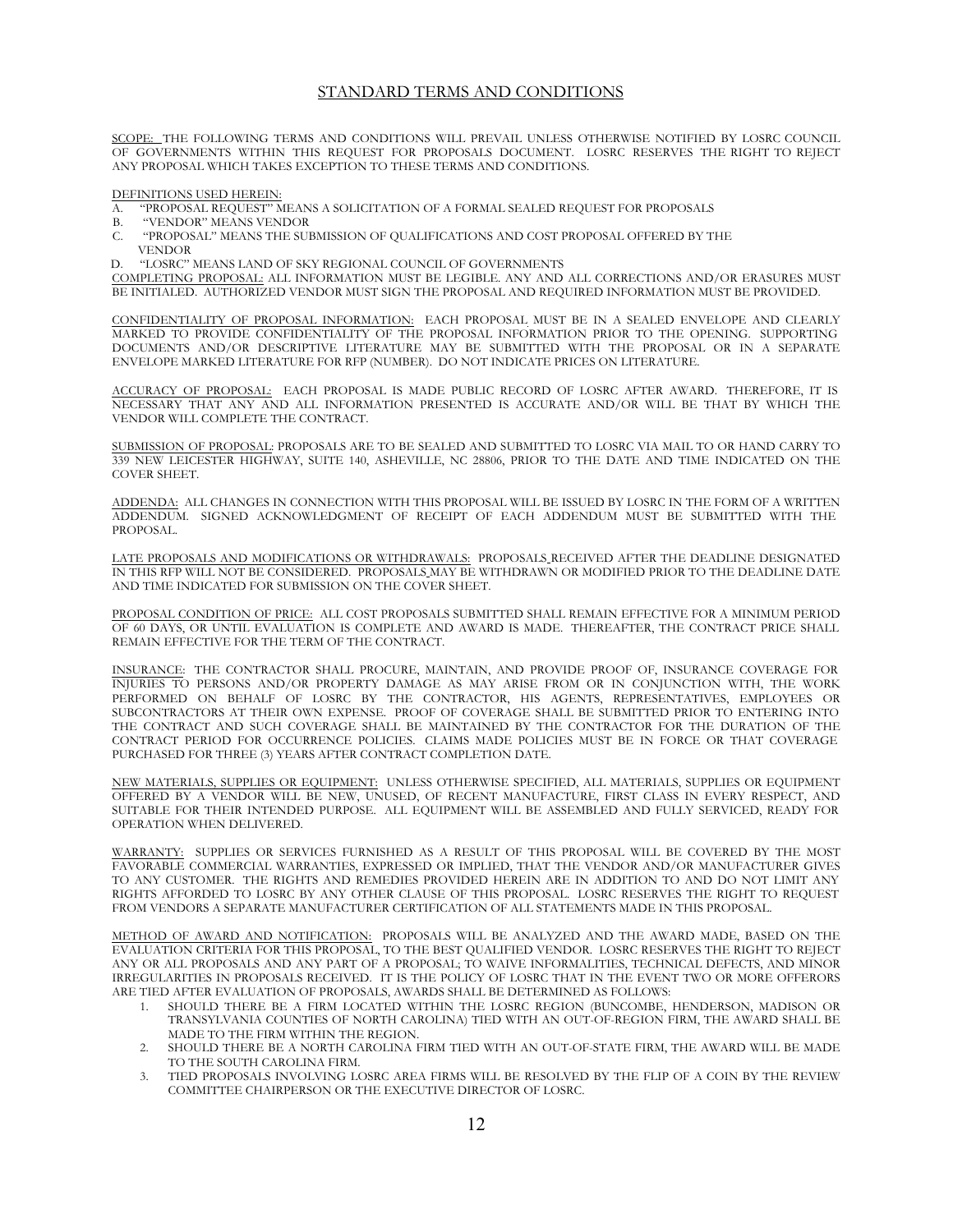4. TIED PROPOSALS INVOLVING NORTH CAROLINA FIRMS NOT IN THE LOSRC REGION WILL BE RESOLVED BY THE FLIP OF A COIN BY THE REVIEW COMMITTEE CHAIRPERSON OR THE EXECUTIVE DIRECTOR OF LOSRC.

CREDIT TERMS: VENDOR WILL INDICATE ALL DISCOUNTS FOR FULL AND/OR PROMPT PAYMENT. DISCOUNT WILL BE CONSIDERED AS A COST FACTOR IN THE DETERMINATION OF AWARD, EXCEPT DISCOUNTS OFFERED FOR PAYMENT WITHIN LESS THAN TEN (10) CALENDAR DAYS. DISCOUNTS OFFERED WILL BE COMPUTED FROM DATE OF RECEIPT OF CORRECT INVOICE OR RECEIPT AND ACCEPTANCE OF PRODUCTS, WHICHEVER IS LATER.

SELLER'S INVOICE: INVOICE WILL BE PREPARED AND SUBMITTED IN DUPLICATE TO ADDRESS SHOWN ON THE PURCHASE ORDER. SEPARATE INVOICES ARE REQUIRED FOR EACH PURCHASE ORDER. INVOICE WILL CONTAIN THE FOLLOWING GENERAL INFORMATION; PURCHASE ORDER NUMBER, ITEM NUMBER, DESCRIPTION OF SUPPLIES OR SERVICES, SIZES, UNIT OF MEASURE, QUANTITY, UNIT PRICE AND EXTENDED PRICE.

SAFETY: ALL PRACTICES, MATERIALS, SUPPLIES, AND EQUIPMENT WILL COMPLY WITH THE FEDERAL OCCUPATIONAL SAFETY AND HEALTH ACT, AS WELL AS ANY PERTINENT FEDERAL, STATE AND/OR LOCAL SAFETY OR ENVIRONMENTAL CODES. IT IS THE RESPONSIBILITY OF THE VENDOR TO PROVIDE MATERIAL SAFETY DATA SHEETS FOR PRODUCT(S) REQUIRING THE SAME.

DISCLAIMER OF LIABILITY: LOSRC AND/OR ANY OF ITS AGENCIES, WILL NOT HOLD HARMLESS OR INDEMNIFY ANY VENDOR FOR ANY LIABILITY WHATSOEVER.

HOLD HARMLESS: THE CONTRACTOR AGREES TO PROTECT, DEFEND, INDEMNIFY AND HOLD LOSRC, ITS OFFICERS, EMPLOYEES AND AGENTS FREE AND HARMLESS FROM AND AGAINST ANY AND ALL LOSSES, PENALTIES, DAMAGES, SETTLEMENTS, COSTS CHARGES, PROFESSIONAL FEES OR OTHER EXPENSES OR LIABILITIES OF EVERY KIND AND CHARACTER ARISING OUT OF OR RELATING TO ANY AND ALL CLAIMS, LIENS, DEMANDS, OBLIGATIONS, ACTIONS, PROCEEDINGS OR CAUSE OF ACTION OF EVERY KIND AND CHARACTER IN CONNECTION WITH OR ARISING DIRECTLY OR INDIRECTLY OUT OF THIS AGREEMENT AND/OR THE PERFORMANCE HEREOF, WITHOUT LIMITING THE GENERALITY OF THE FOREGOING, ANY AND ALL SUCH CLAIMS, ETC., RELATING TO PERSONAL INJURY, INFRINGEMENT OF ANY PATENT, TRADEMARK, COPYRIGHT, (OR APPLICATION FOR ANY THEREOF) OR OF ANY OTHER TANGIBLE OR INTANGIBLE PERSONAL OR PROPERTY RIGHT, OR ACTUAL OR ALLEGED VIOLATION OF ANY APPLICABLE STATUTE, ORDINANCE, ADMINISTRATIVE ORDER, RULE OR REGULATION, OR DECREE OF ANY COURT WILL BE INCLUDED IN THE INDEMNITY HEREUNDER. THE CONTRACTOR FURTHER AGREES TO INVESTIGATE, HANDLE, RESPOND TO PROVIDE DEFENSE FOR AND DEFEND ANY SUCH CLAIMS, ETC. AT HIS/HER SOLE EXPENSE AND AGREES TO BEAR ALL OTHER COSTS AND EXPENSES RELATED THERETO, EVEN IF SUCH CLAIM IS GROUNDLESS, FALSE OR FRAUDULENT.

LAW GOVERNING: ALL CONTRACTUAL AGREEMENTS WILL BE SUBJECT TO, GOVERNED BY, AND CONSTRUED ACCORDING TO THE LAWS OF THE STATE OF NORTH CAROLINA.

ANTI-DISCRIMINATION CLAUSE: NO VENDOR TO THIS REQUEST WILL IN ANY WAY, DIRECTLY OR INDIRECTLY, DISCRIMINATE AGAINST ANY PERSON BECAUSE OF AGE, RACE, COLOR, HANDICAP, SEX, SEXUAL ORIENTATION, NATIONAL ORIGIN, OR RELIGIOUS CREED.

LAND OF SKY REGIONAL COUNCIL IS AN EQUAL OPPORTUNITY PROVIDER AND EMPLOYER.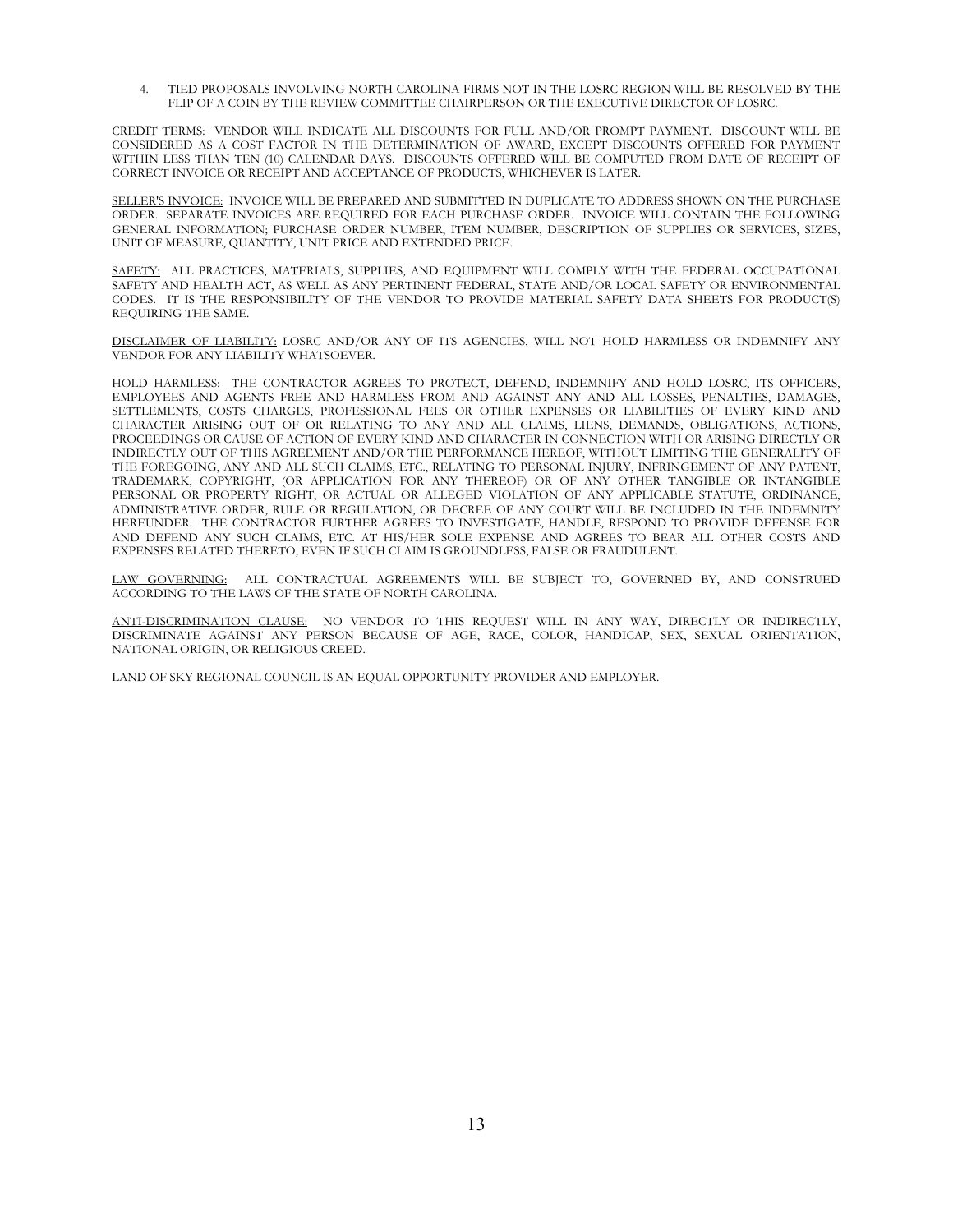### AFFIDAVIT I

#### AFFIDAVIT OF NON‐COLLUSION

| depose and say that I am the          |                                                                                                                                                                                                                                                                                                                                                                                                                                                                  |  |
|---------------------------------------|------------------------------------------------------------------------------------------------------------------------------------------------------------------------------------------------------------------------------------------------------------------------------------------------------------------------------------------------------------------------------------------------------------------------------------------------------------------|--|
|                                       | <u> 1980 - Johann Barn, mars an t-Amerikaansk politiker (</u><br>of<br>, who                                                                                                                                                                                                                                                                                                                                                                                     |  |
| ("President", "Vice-President", etc.) | (Insert name and address of proposing organization)                                                                                                                                                                                                                                                                                                                                                                                                              |  |
| any other applicant.                  | submits this proposal to LAND OF SKY REGIONAL COUNCIL and hereby declares that this proposal is<br>genuine, and not sham or collusive, nor made in the interest or in behalf of any person not herein named and that<br>the applicant had to put in a sham proposal, or any other person, firm or corporation to refrain from submitting a<br>proposal, and that the applicant has not in any manner sought by collusion to secure for himself in advantage over |  |
|                                       |                                                                                                                                                                                                                                                                                                                                                                                                                                                                  |  |
|                                       |                                                                                                                                                                                                                                                                                                                                                                                                                                                                  |  |
|                                       | at                                                                                                                                                                                                                                                                                                                                                                                                                                                               |  |
| Date                                  | City, State                                                                                                                                                                                                                                                                                                                                                                                                                                                      |  |
|                                       |                                                                                                                                                                                                                                                                                                                                                                                                                                                                  |  |
| Affix Corporate Seal:                 | I certify or declare under penalty of perjury that the<br>foregoing is true and correct.                                                                                                                                                                                                                                                                                                                                                                         |  |
|                                       |                                                                                                                                                                                                                                                                                                                                                                                                                                                                  |  |
|                                       |                                                                                                                                                                                                                                                                                                                                                                                                                                                                  |  |
|                                       | Signature                                                                                                                                                                                                                                                                                                                                                                                                                                                        |  |
|                                       |                                                                                                                                                                                                                                                                                                                                                                                                                                                                  |  |
|                                       |                                                                                                                                                                                                                                                                                                                                                                                                                                                                  |  |
|                                       |                                                                                                                                                                                                                                                                                                                                                                                                                                                                  |  |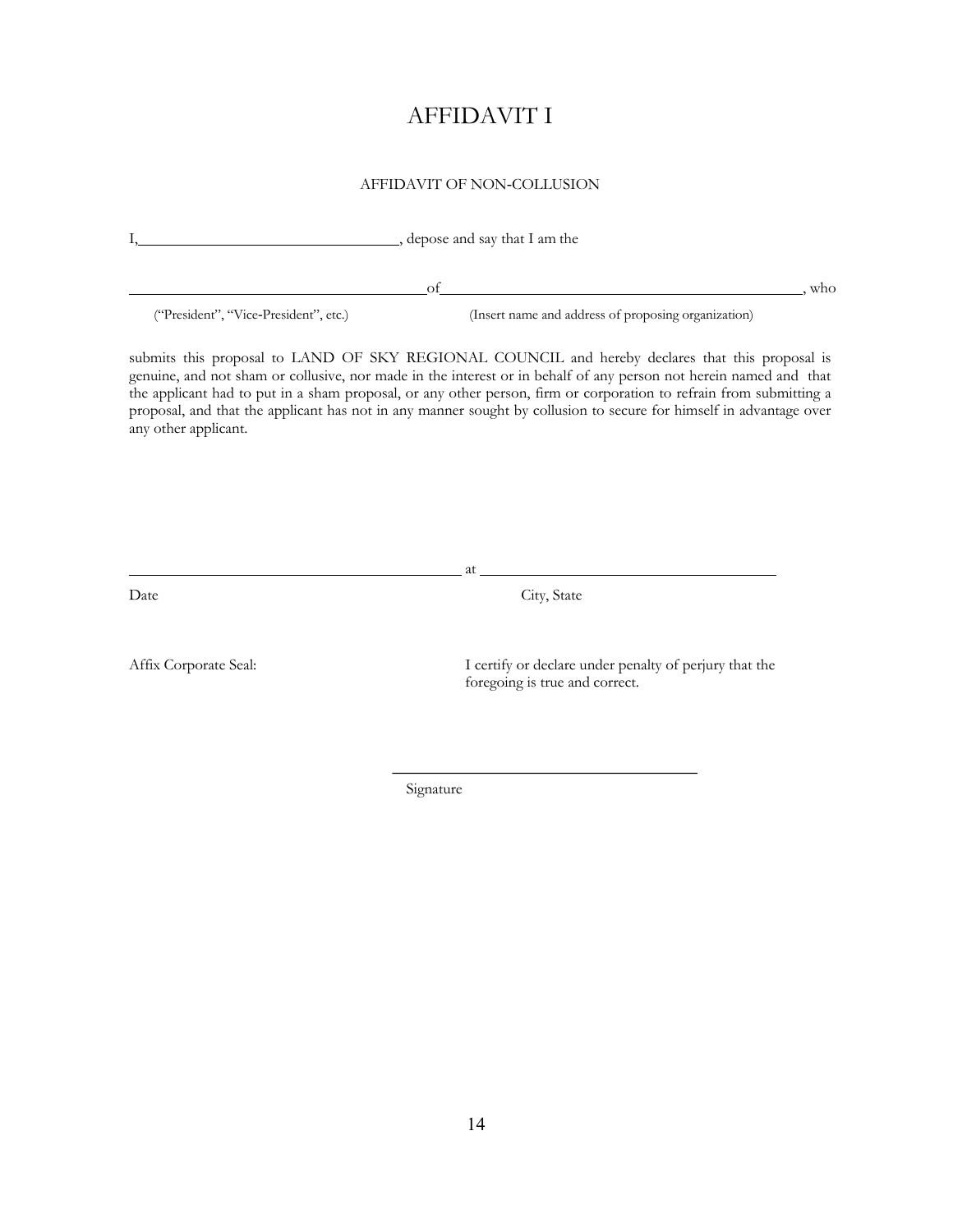# **AFFIDAVIT II**

#### ALL ORGANIZATIONS MUST COMPLETE THE FOLLOWING AFFIDAVIT AS TO NON‐DISCRIMINATION AND EQUAL EMPLOYMENT OPPORTUNITIES.

The undersigned representatives do hereby certify that the applicant or contractor does and will continue to comply with Title VI of the Civil Right Acts of 1964 (42USCS2000d) and all other applicable federal, state and local statutes relative to non‐discrimination.

The undersigned further recognizes that the LAND OF SKY REGIONAL COUNCIL may not contract with any organization which is not in compliance with these assurances. No person shall on the grounds of race, color, religion, sex (including pregnancy, childbirth, and related medical conditions, sex stereotyping, transgender status, and gender identity), sexual orientation, national origin (including limited English proficiency), age, disability, political affiliation or belief, be excluded from participation in, be denied the benefits of, or otherwise be subjected to discrimination under any program or activity funded in whole or in part with funds available from the federal government.

Organization

Location (address)

City, State and Zip Code

Officer's Signature

Officer's Title with Organization

Date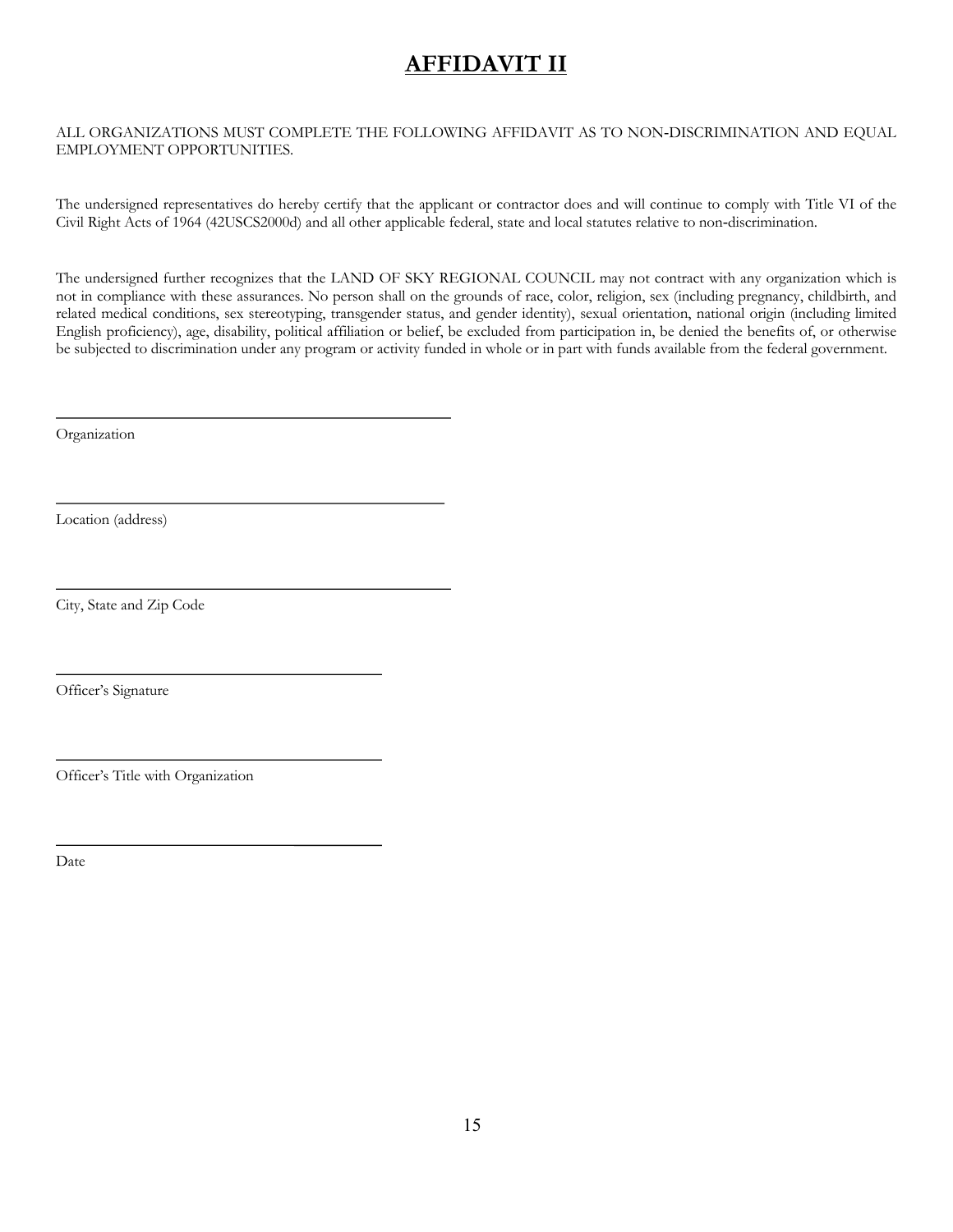### AFFIDAVIT III

#### CERTIFICATION REGARDING LOBBYING

CERTIFICATION FOR CONTRACTS, GRANTS, LOANS AND COOPERATIVE AGGREEMENTS

The undersigned certifies, to the best of his or her knowledge and belief, that:

(1) No Federal appropriated funds have been paid or will be paid by or on behalf of the undersigned, to any person for influencing or attempting to influence an officer or employee of an agency, a Member of Congress, an officer or employee of Congress, or an employee of a Member of Congress in connection with the awarding of any Federal contract, the making of any Federal grant, the making of any Federal Loan, the entering into of any cooperative agreement, and the extension, continuation, renewal, amendment or modification of any Federal contract, grant, loan, or cooperative agreement.

(2) If any funds other than Federal appropriated funds have been paid or will be paid to any person for influencing or attempting to influence an officer or employee of any agency, a Member of Congress, an officer or employee of Congress, or an employee of a Member of Congress in connection with the Federal contract, grant, loan, or cooperative agreement, the undersigned shall complete and submit Standard Form LLL. "Disclosure Form to Report Lobbying," in accordance with its instructions.

(3) The undersigned shall require that the language of this certification be included in the award documents for all "sub‐awards at all tiers (including sub‐contracts, sub‐grants and contracts under grants, loans, and cooperative agreements) and that all" sub‐recipients shall certify and disclose accordingly.

This certification is a material representation of fact upon which reliance was placed when this transaction was made or entered into. Submission of this certification is a prerequisite for making or entering into this transaction imposed by section 1352, title 31, U.S. Code. Any person who fails to file the required certification shall be subject to a civil penalty of not less than \$10,000 and not more than \$100,000 for each such failure.

Grantee/Contractor Organization Program/Title

Name and Title of Authorized Signatory

Signature Date

\*\*Note: In this instance, "All," in the Final Rule is expected to be clarified to show that it applies to covered contract/grant transactions over \$100,000. (per OMB).